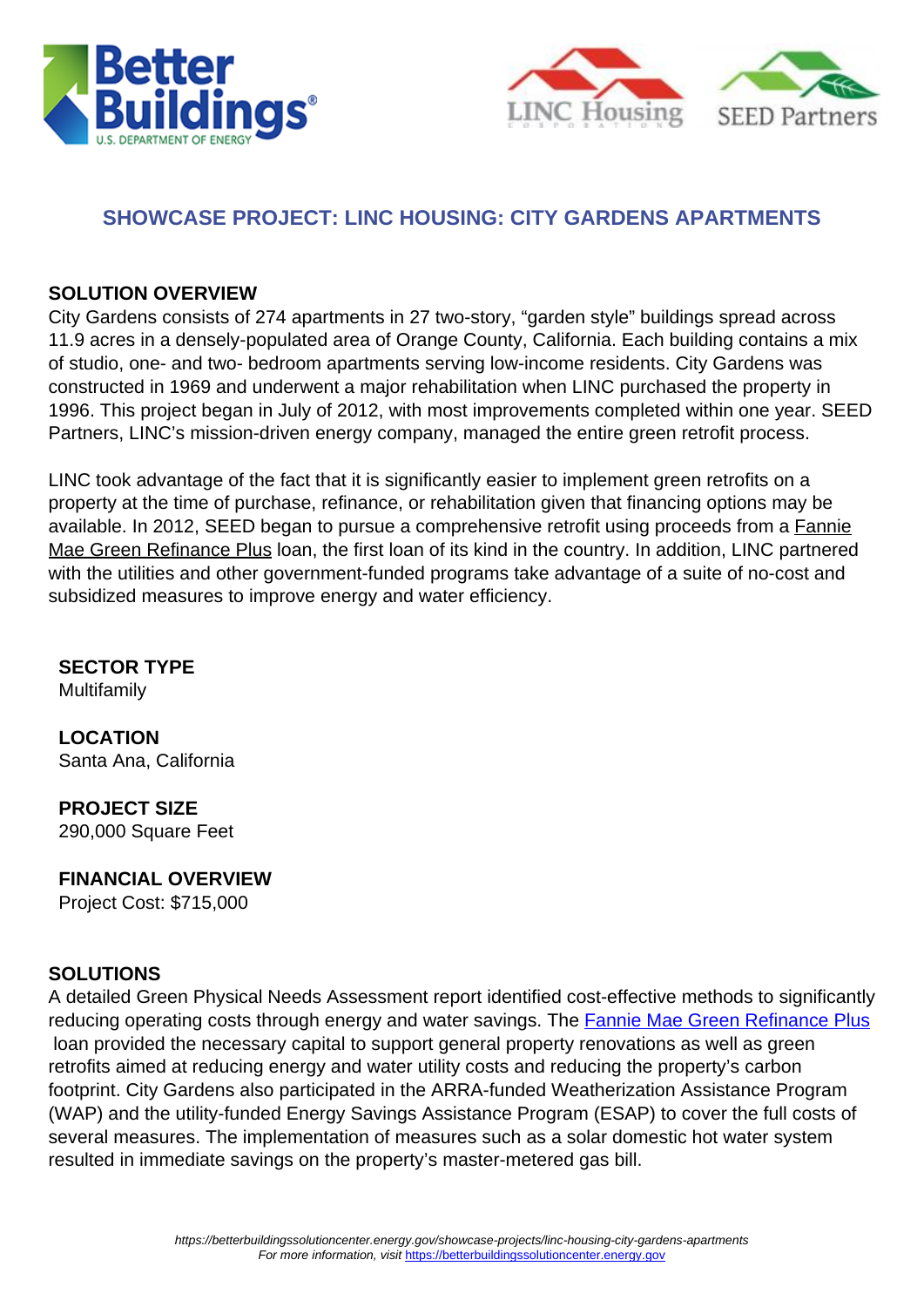Improvements already undertaken or planned at City Gardens include the following:

- ENERGY STAR <sup>®</sup> lighting retrofits (exterior, interior, and pools)
- Occupancy sensors
- Solar domestic hot water system
- Solar photovoltaic system generating energy for common area
- Variable-speed pool pumps
- ENERGY STAR ® ceiling fans
- On-demand recirculation pumps
- Weatherization of apartment units
- Low-flow fixtures (showerheads, faucet aerators)
- Electronic igniters for gas furnaces
- Outlet gaskets
- Improvements to landscaping and irrigation

#### **OTHER BENEFITS**

SEED Partners' coordinated efforts with utility providers and other organizations enabled City Gardens to take advantage of a broad spectrum of energy and water efficiency measures that minimized burdens on residents and management staff. To complement the green efforts taking place at City Gardens, LINC Housing's Resident Services Studio, LINC Cares, continues to host green education events and incorporates sustainable living into its after-school programs and senior health programs.

Since 2013, residents are seeing on average 11% savings on their overall electricity consumption and costs. LINC Cares continues to explore new ways to tie in sustainable living lessons with general health and well being information and fun family events so that residents buy into community norms and values about being "green" while overcoming barriers to energy and water conservation.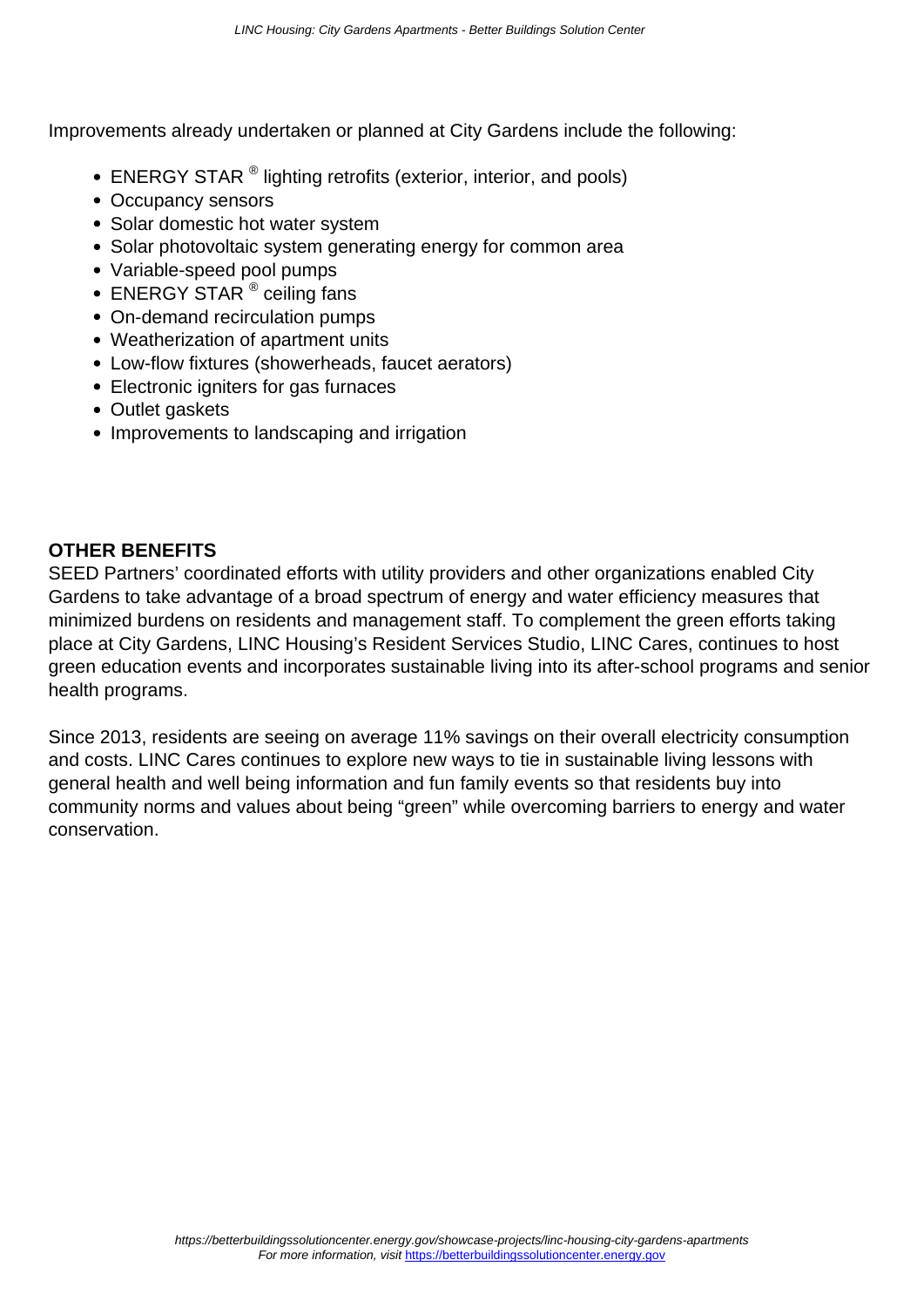## **Annual Energy Use**

# **Annual Energy Cost**





City Gardens Apartments walkway